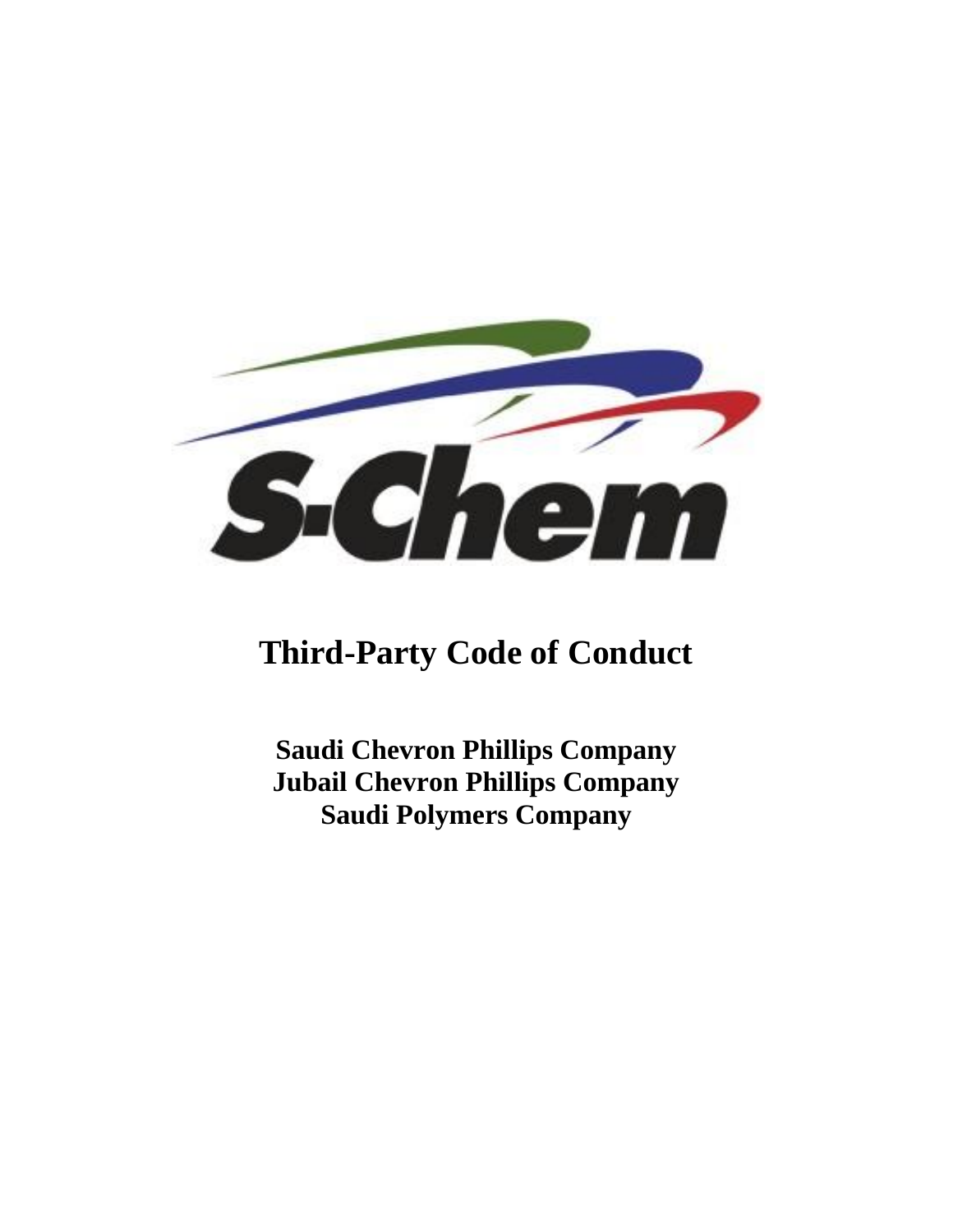# **TABLE OF CONTENTS**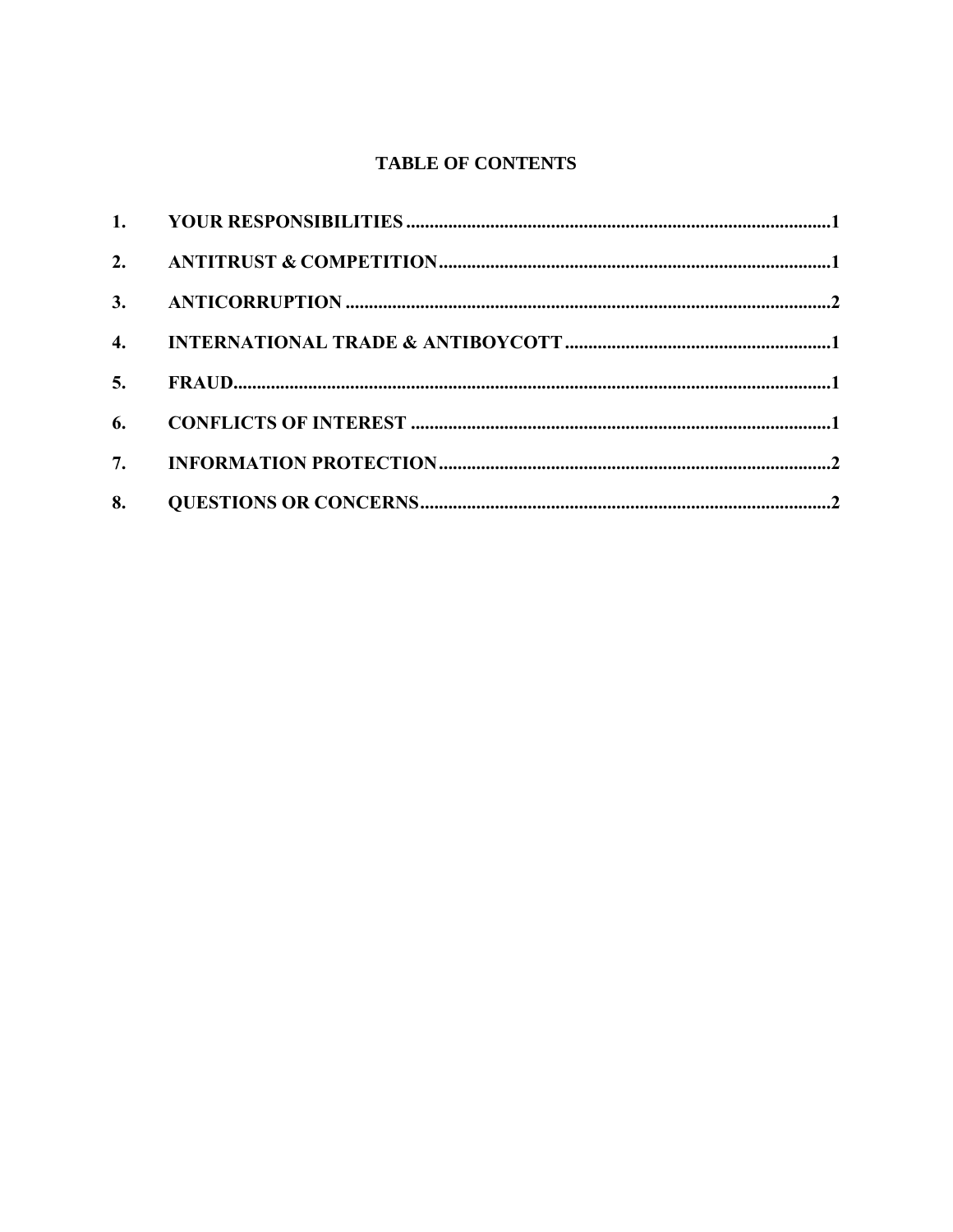# 1. **YOUR RESPONSIBILITIES**

This Third-Party Code of Conduct (the "**Code**") sets out the expectations of Saudi Chevron Phillips Company ("**SCP**"), Jubail Chevron Phillips Company ("**JCP**") and Saudi Polymers Company ("**SPCo**") (each of SCP, JCP and SPCo are collectively referred to as "**S-Chem**") regarding the standards of business conduct of third parties working for or on behalf of S-Chem ("**Third Parties**").

S-Chem takes its legal and ethical standing in the business community very seriously. Our Third Parties are expected to observe the highest ethical standards of conduct when conducting business with or for S-Chem. S-Chem requires its employees to adhere to a strict code of ethical workplace behavior standards and we expect our Third Parties to act in a similar manner. We recognize that many Third Parties have their own code of conduct or business ethics requirements, which may include similar standards to those found here. Third Parties should read the Code, become familiar with its contents, and understand how the Code applies to their activities.

Failure to follow the standards set forth in this Code may result in S-Chem taking the necessary action up to and including termination of the business relationship with the Third Party. Also, such actions may be taken against any Third Party who fails to report misconduct in connection with business related to, or for, or on behalf of S-Chem to S-Chem, who fails to reasonably detect such misconduct by someone working under his or her supervision, or who fails to take appropriate steps to deal with such misconduct once discovered.

The Code should not be read to alter, amend, or otherwise change the terms of any contract between S-Chem and a Third Party. Likewise, the Code should not be read to create any other relationship beyond what is contained in any written agreement between S-Chem and the Third Party.

Third Parties should implement appropriate measures to prevent and detect violations of the Code within their organizations. You may seek advice or report any actual or suspected violation of the Code by contacting the S-Chem Ethics and Compliance Office directly at [integrety@saudichevron.com](mailto:integrety@saudichevron.com)[.](https://secure.ethicspoint.com/domain/media/en/gui/28795/index.html)

# 2. **ANTITRUST & COMPETITION**

The protection of competition is becoming a global concern. Most of the countries in which we operate have enacted antitrust and competition laws. S-Chem is committed to compliance with the letter of the applicable antitrust and competition laws of the countries in which it operates and requires Third Parties to respect the principles of fair competition when acting on S-Chem's behalf.

Generally, global antitrust and fair competition laws prohibit any activities that may limit a business' independent judgment or restrain free trade. Third Parties should not:

**•** Propose to or agree with competitors to allocate or restrict customers, suppliers, markets, products, purchases, services, or sales territories and should not discuss these types of matters with a competitor;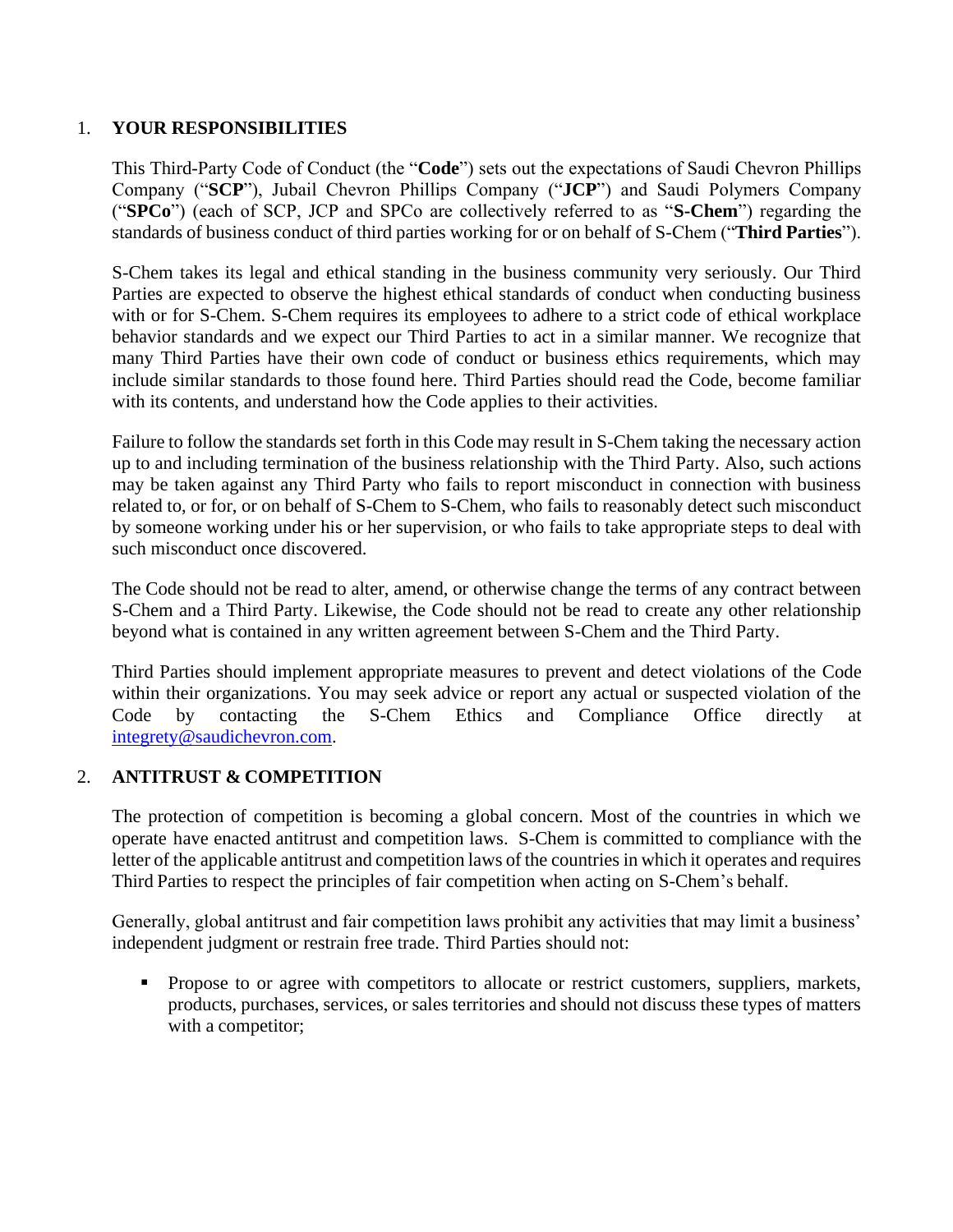- **•** Propose to or agree with competitors to set prices or price-related terms or conditions and should not discuss these types of matters with competitors;
- **•** Propose or enter into "tying arrangements," in which a customer is required as a condition of purchasing one product – to purchase a second, distinct product.

This list is only illustrative. Each Third Party should become familiar with the competition laws applicable to it in the countries in which it operates and ensure that its activities with respect to S-Chem business conform with those laws.

To compete in the marketplace, it is necessary for S-Chem to gather information about its competitors in a lawful and ethical manner. Third Parties should not offer or agree to provide confidential or proprietary information regarding its other clients, particularly those who are direct competitors of S-Chem.

Contact S-Chem's Ethics & Compliance Office if you have any concerns regarding compliance with the competition laws or if you become aware of any activity that has the potential to violate those laws.

# 3. **ANTICORRUPTION**

S-Chem is committed to full compliance with global anticorruption laws, including the U.S. Foreign Corrupt Practices Act ("**FCPA**"). Accordingly, Third Parties, are expected to uphold the highest standards of honesty and integrity. Under no circumstances will S-Chem tolerate the payment of bribes or corrupt practices of any nature.

Third Parties must not offer, pay, promise or authorize bribes or kickbacks in any form to anyone, whether to government officials or private persons or entities. This holds true even if S-Chem loses business opportunities or suffers delay or lost profits as a result. Similarly, Third Parties must not solicit or accept improper payments or kickbacks. These prohibitions apply regardless of geographical location and local custom.

Keep in mind, bribes can take the form of anything of value, and are not limited to the improper payment of money. Bribes include: cash, gifts, excessive hospitality, travel, scholarships, offers of employment, payment of debt, and other benefits provided with the intent to wrongfully influence the recipient.

Third Parties must use particular caution when interacting with government officials and government employees (including employees of state-owned enterprises), candidates for public office, and officials of public international organizations. Before making any kind of payment or offering anything of value (including gifts, entertainment, or travel) on behalf of S-Chem to any of the above listed parties (including a government official or an official of any company or entity that may be directly or indirectly owned by a government), for any reason, you must consult with the S-Chem Ethics and Compliance Office and obtain prior approval, in writing. Furthermore, Third Parties should never make a facilitating or "grease" payment on S-Chem's behalf.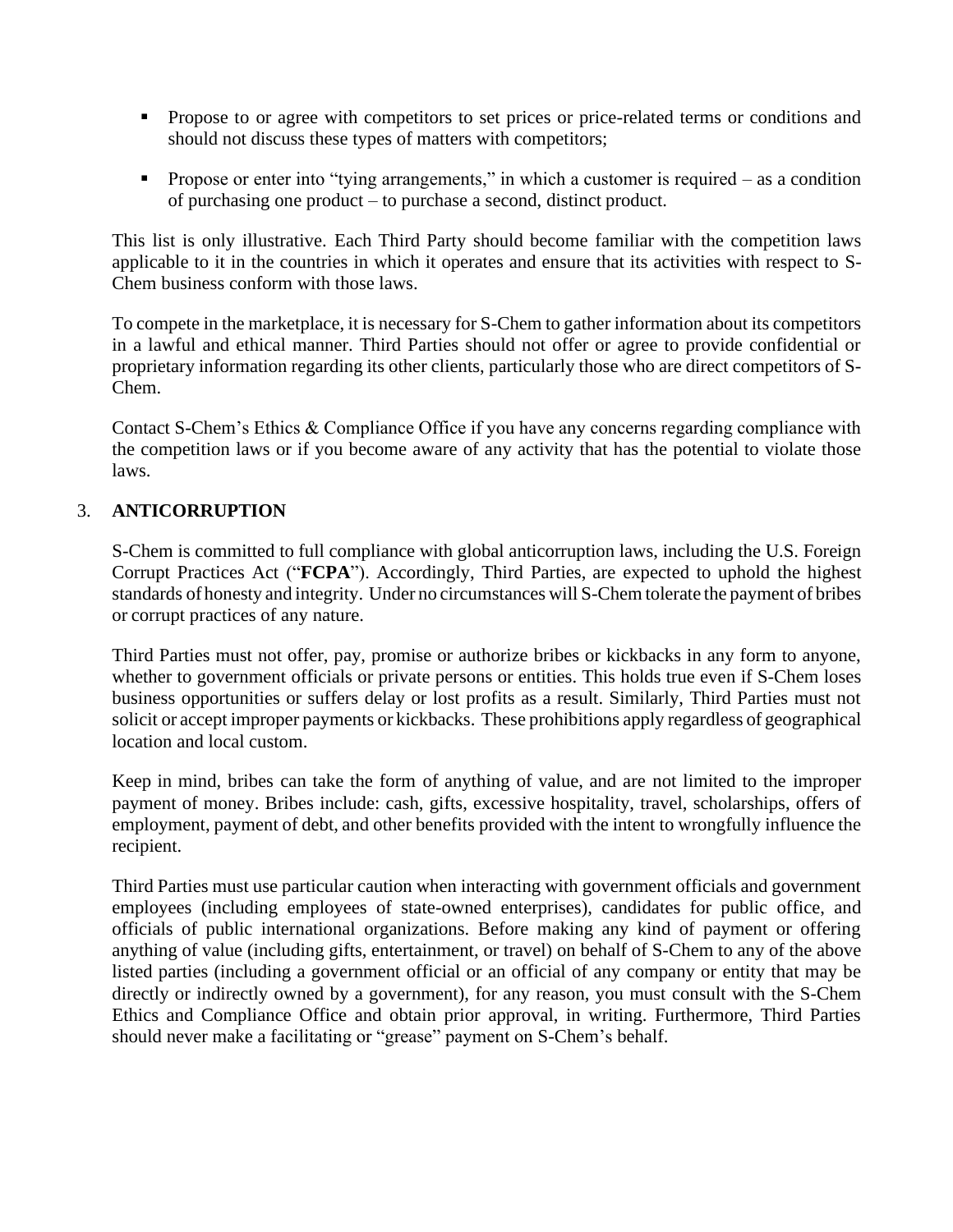The FCPA also prohibits creating inaccurate or false books and records and requires companies to have adequate controls regarding accounting and corporate assets. Invoices and other documentation submitted to S-Chem by Third Parties must reflect the true nature and amount of the transaction. Payments received from S-Chem may not be used to make or reimburse improper payments, and Third Parties are not to use their own funds to make payments prohibited by this Code in connection with S-Chem's business.

Should you have questions or concerns related to your work with S-Chem, comply with anticorruption laws and consult with the S-Chem Ethics and Compliance Office. If you have any knowledge or suspicion of corrupt activity or have been asked to make an improper payment in relation to your business with S-Chem, report it immediately.

# 4. **INTERNATIONAL TRADE & ANTIBOYCOTT**

Third Parties must strictly comply with all applicable import, export, and re-export laws and regulations applicable to S-Chem products and technology.

In addition, S-Chem's policy is to comply with U.S. anti-boycott laws. U.S. anti-boycott laws are intended to prevent companies from taking any action in support of a boycott imposed by one country upon a country that is supported by the United States. Third Parties acting in the international arena must be aware of the applicable laws with respect to any actual or proposed business when acting on behalf ofS-Chem.

When acting on behalf of S-Chem, Third Parties are responsible for understanding and not entering into agreements, or otherwise providing information, statements, certifications, or other communications whether written or oral, that would be prohibited under the U.S. antiboycott laws. Third Parties must also report to S-Chem any requests relating to S-Chem business that appear to support an illegal boycott. Consult with the S-Chem Ethics and Compliance Office if you have questions or concerns regarding an antiboycott issue related to S-Chem's business.

# 5. **FRAUD**

Fraud is a violation of trust that, in general, refers to intentional acts or omissions committed to secure an improper personal or business advantage. Fraudulent conduct generally involves an act of deception or dishonesty, false representation, corruption, collusion, or concealment of material facts. Fraud may also include an omission of a fact necessary to make a statement or representation look clear of misleading information.

S-Chem has a "no tolerance" policy for fraud. All fraudulent conduct or suspected fraudulent conduct will be investigated and/or reported to local authorities as necessary.

# 6. **CONFLICTS OF INTEREST**

When acting on S-Chem's behalf, Third Parties may not offer things of value, including gifts, meals, entertainment, or other amenities, to others in an effort to get or keep S-Chem business, or to otherwise gain a business advantage. Third Parties may accept unsolicited gifts, meals, entertainment and other normal social amenities from customers, suppliers, or other persons or enterprises who do, or are seeking to do, business with S-Chem so long as they are of nominal value, are consistent with